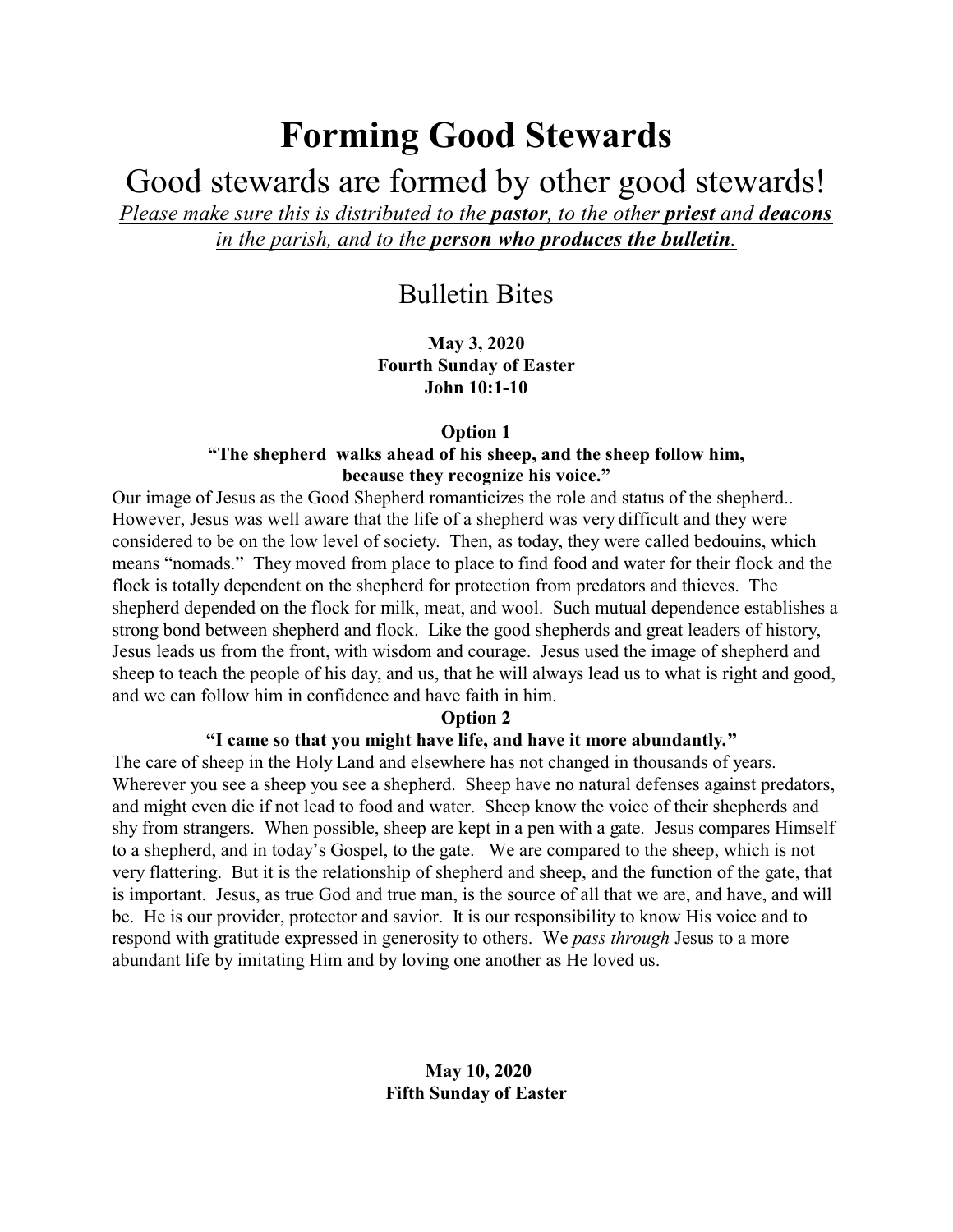#### **John 14:1-12**

# **Option 1 Thomas said to him,**

# **"Master, we do not know where you are going; how can we know the way?"**

Although he had followed Jesus for several years, Thomas had some questions. But we should not judge him too harshly. Remember, when the other disciples cautioned Jesus not to go near Jerusalem to visit Lazarus and his sisters, it was Thomas who said, "Let us go die with him." So when Jesus said, "Where I am going you know the way" it is understandable that Thomas was not sure what he meant. Thomas did not say "What will happen to me?" or "I won't go." He did not lack faith in Jesus. He was willing to die with him. He did not yet understand the details and he had the courage to speak up. In his homily on April 3, 2014 Pope Francis said "Prayer should be like speaking face-to-face with a friend: without fear, freely and also with insistence" and "Don't hold back when praying to God -- tell him exactly what's wrong and insist on holding him to his promises." That is what Thomas did. During this season of Easter that is how we should pray to God - face to face, friend to friend, on a first-name basis with Jesus.

#### **Option 2**

# **"Do not let your hearts be troubled. You have faith in God; have faith also in me"**

At his last supper with his disciples Jesus washed their feet and said, *"I have given you a model to follow, so that as I have done for you, you should also do*." Then, *"I give you a new commandment: Love one another; as I have loved you, so you should also love one another."* He was teaching them the essential beliefs of a Eucharistic people in a Triune God. After supper he spent several hours in agonizing prayer. He was then cruelly betrayed, unjustly arrested, brutally tortured, savagely crucified, and hurriedly buried. But he rose from the dead and appeared to his disciples and said, *Peace be with you!* A week later, he appeared again and said "*Peace be with you!*" His message was mysterious but simple. *Do not be troubled; if you believe in God, believe in me. If you love one another as I have loved you and do for others what I have done for you, my peace will be with you and you will do the works I do, and even greater.* How do we *imitate Jesus*? What have we *done for others*? Is the *Peace of Jesus* with us?

# **May 17, 2020 Sixth Sunday of Easter John 14:15-21**

#### **Option 1**

#### **"Whoever has my commandments and observes them is the one who loves me."**

Jesus knew that after he ascended to heaven many would attempt to complicate his existence, mission and message. He was aware that from the time of Moses people tried to avoid or deny the nature of God and his simple command to love God and to love other as we love ourselves. He knew that if we can be convinced that love of God and others is complicated, we would get discouraged and give up. He anticipated that some would claim to have superior and exclusive knowledge of how to love God in order to gain control over the mind and lives of others. Jesus assured us that loving God by understanding and observing his commandments, and loving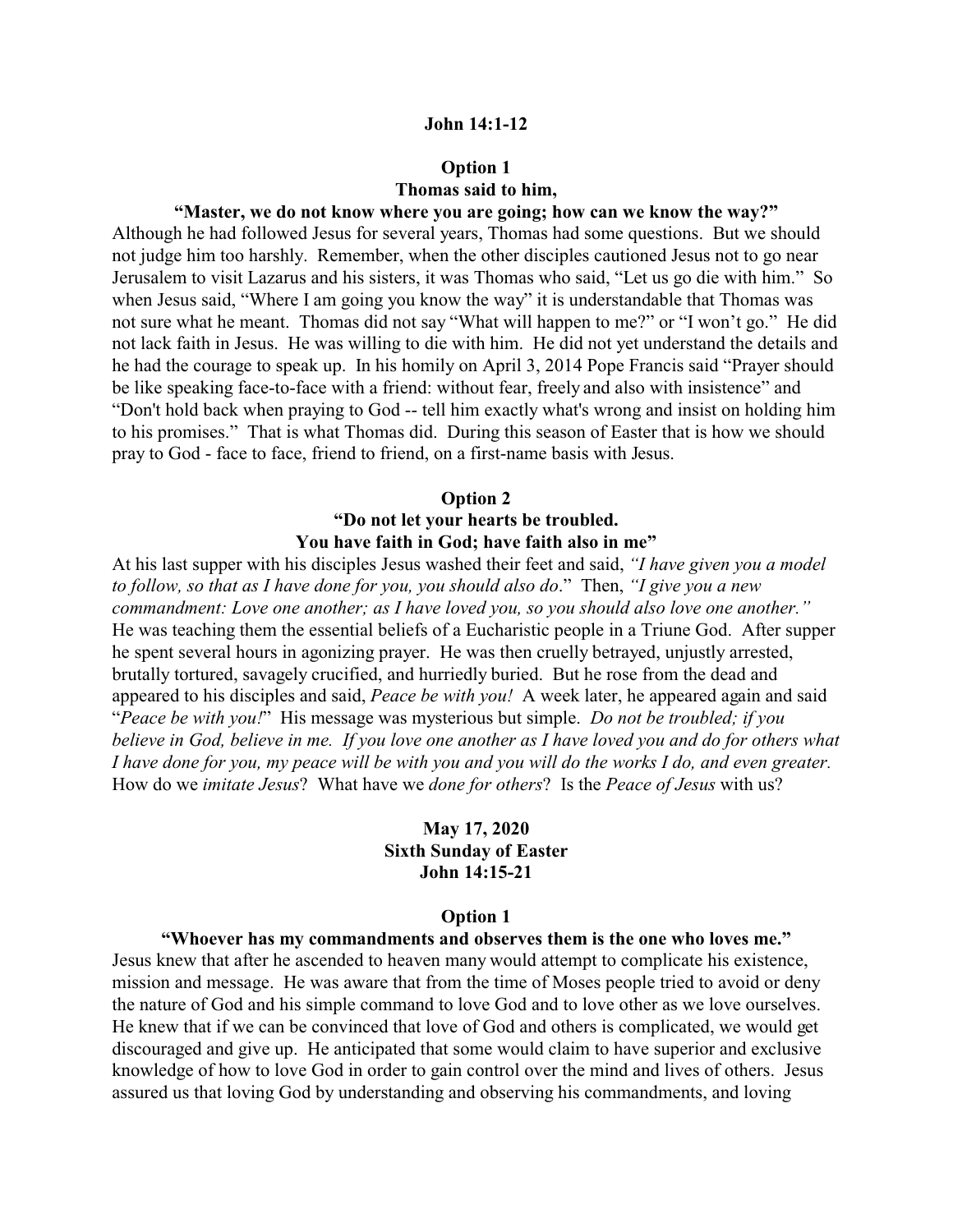others, is not complicated, but it can be difficult. It requires that we do right, not just look right; do good, not just feel good. It means we must eliminate evil in our lives and challenge the evil in our world, our community, our work place, our home. That can be inconvenient, unpleasant and risky. And that takes love.

# **Option 2**

# **". . . I will ask my Father and He will give you another Advocate to be with you always, the Spirit of Truth . . . "**

Today's Gospel continues with the *Last Supper Discourse*. Jesus leaves no room for ambiguity: *"If you love me you will keep my commandments*." For his part, Jesus promises, "*I will ask the Father and he will give you another Advocate to be with you always, the Spirit of truth, whom the world cannot accept, because it neither sees him nor knows him."* Our God created us, keeps us in existence, lived like us died for us, rose from the dead as our guarantee of eternal life, and is with us always. As the popular song proclaims, *Our God is an Awesome God. He reigns from heaven above, with wisdom, power and might. Our God is an Awesome God.* How can we respond to such an *Awesome God*? Our response is to acknowledge, accept, develop and use all that God created us to be *for own benefit and enjoyment, and for the benefit and enjoyment of others*. If we listen carefully, we may be able to hear Jesus shout, *"That is awesome*!"

# **May 24, 2020 Seventh Sunday of Easter John 17:1-11**

# **Option 1**

# **"And now I will no longer be in the world, but they are in the world while I am coming to you."**

Jesus prays to his Father during the "Last Supper Discourse" in St. John's Gospel. He takes this last opportunity with his disciples to prepare them for the impending fate that awaits him for teaching about God's love and how we can truly love God. Gathered in an upper room to celebrate the Passover Jesus speaks to his Father, but he is communicating to his disciples that the time is near when he will no longer be physically with them, but he will be with them in the Spirit the Father will send so that they will understand all that he did and said, and have the courage to imitate him and bring his message to others by their words and actions. At the Last Supper the disciples did not fully understand all that Jesus was trying to tell them. But after his death and Resurrection the Spirit was upon them and they began to live as he taught them. Do we understand Jesus did and said and do we have the courage to imitate him?

#### **Option 2**

#### **"I glorified you on earth by accomplishing the** *work* **you gave me to do."**

Jesus spoke these words as part of his prayer to the Father for his disciples at the Last Supper just before he went to the Garden of Gethsemane. What was the *work* the Father had given Jesus to accomplish on earth to glorify Him? Part of that *work* was to be a living, breathing, walking, talking example and model to show us how we can accomplish the *work* the Father has given to each of *us*. For each of us that *work* is different. Each of us has received from God a vast array of talents, abilities and gifts that are unique. Each of us has a unique life experience. It is